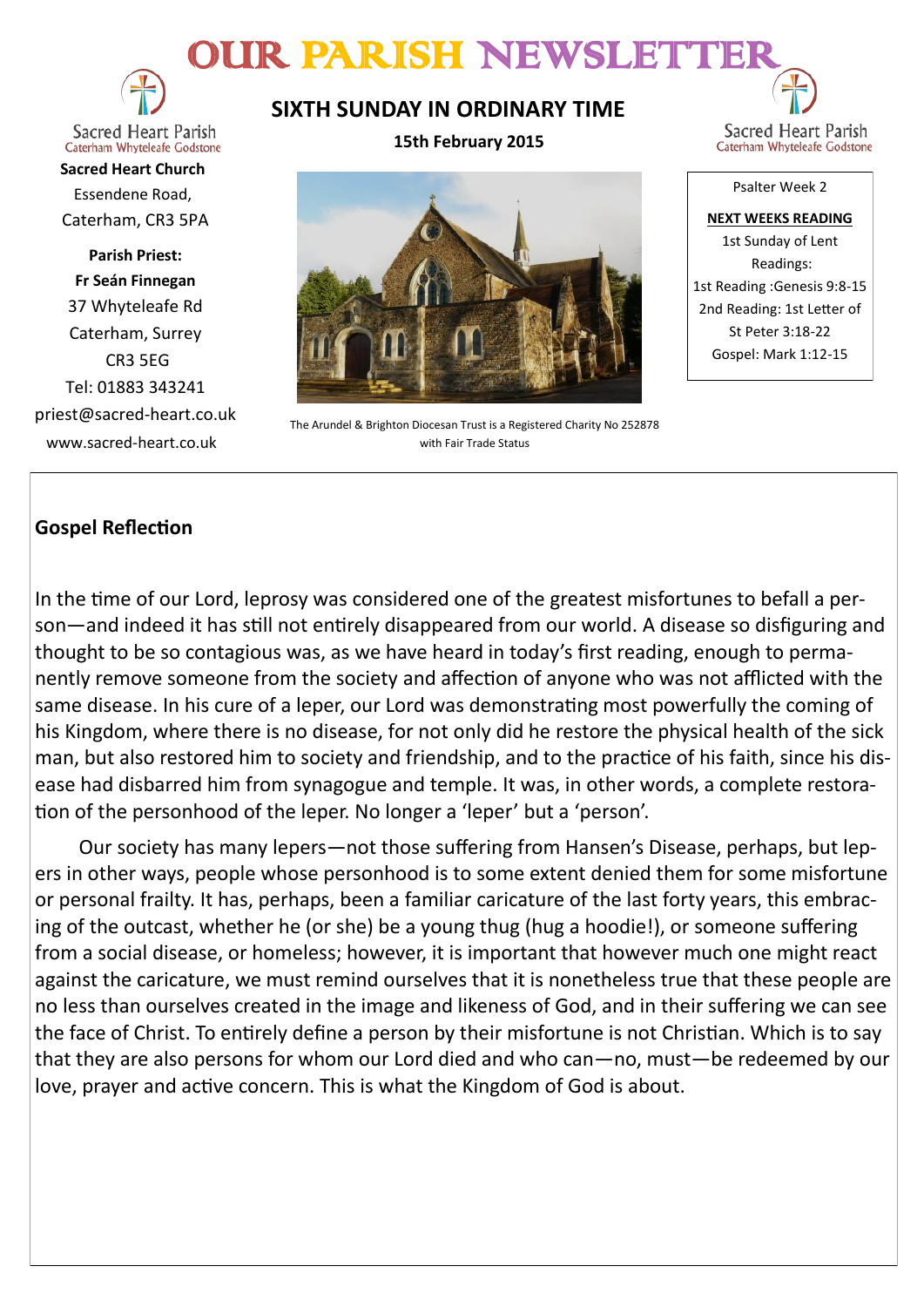

#### **Baptisms**

Next week Ethan Downing will be baptised.

**Women's World Day of Prayer** Friday 6th March Praying for the Bahamas Local Services to be held at: Douglas Brunton Centre at 10:45am Oakhall Church, Francis Road, Caterham at 7:30pm ALL ARE WELCOME

# **THE JOHN FISHER SCHOOL - VACANCIES Teacher of Mathematics Teacher of Science Teacher of English required from 1st September 2015**

The Governors wish to appoint from  $1<sup>st</sup>$  September 2015 a full time teacher of Mathematics, English and Science who will inspire students to enjoy learning and achieve. They will join a lively team of dedicated teachers in each department.

Application forms and job details are available by downloading via the website on [www.johnfisherschool.org](http://www.johnfisherschool.org) where further information on the school and departments may be found. Completed applications forms should be sent with a covering letter to Mrs Rigby on [jrigby3@suttonmail.org](mailto:jrigby3@suttonmail.org) by the closing date Wednesday, 25<sup>th</sup> February 2015.

Interviews will be held: Teacher of Mathematics – Monday,  $2^{nd}$  March 2015 Teacher of Science – Tuesday,  $3^{rd}$  March 2015 Teacher of English – Wednesday,  $4^{th}$  March 2015

#### **COVER SUPERVISOR**

#### **required to cover maternity leave for up to one year**

**Salary Scale 4/5 - Salary range £20,193 – £24,027 pro rata**

The school is currently looking to employ a Cover Supervisor to supervise whole classes during the short term absence of teachers. The hours are 30 per week, term time only. While the post is a temporary position it may suit a candidate who is looking for a one year contract prior to starting a career in teaching. Application forms (support staff) are available by downloading via the website on [www.johnfisherschool.org](http://www.johnfisherschool.org) where further information on the school may also be found. Completed application forms should be sent with a covering letter to Mrs Rigby, the Office Manager on [jrigby3@suttonmail.org](mailto:jrigby3@suttonmail.org) by the closing date Wednesday, 25<sup>th</sup> February 2015. Interviews will be held week commencing 2nd March 2015.

*The School is committed to safeguarding and promoting the welfare of children and to equality of opportunity. An enhanced CRB will be required.*

# **'Made for More...' - A Teenage Retreat at Worth Abbey for Teenagers: in School Years 9-13 20th - 22nd February 2015**

If you are in school years 9-13, you are invited to the come away for a weekend to Worth Abbey in Sussex. Come along to make new friends, play lots of games, ask some of those "big" questions about life, explore your faith and eat lots of cake!

The retreat is run by the Lay Community of St Benedict in collaboration with the monks of Worth Abbey. The cost of the weekend is £78 but **subsidies are available**. For more info and booking forms, please contact Mary Hunt [\(mary\\_hunt@hotmail.co.uk\)](mailto:katyrussell@hotmail.co.uk).

#### **CAFOD: Visitor from Myanmar (Burma)**

We invite you to come and hear a CAFOD visitor from Myanmar (Burma) **Fr. Pius Win Than** is the Associate Director or Caritas Pathein , a local CAFOD partner based in Myanmar.

**Date: Tuesday 17th of February Location: Our Lady of Sorrows, Effingham, Surrey KT24 5JP Time: 7pm (Mass at 6pm for those wanting to attend)**

Refreshments will be served. The event is free and

open to all. We will learn about CAFOD's new campaign *One Climate One World*

# **Call CAFOD A&B on 01483 898 866 or [arundelandbrighton@cafod.org.uk](mailto:arundelandbrighton@cafod.org.uk)**



**Lent**

Traditionally we give things up during Lent – often booze or chocolate  $\textrm{LENT}$  (depending on age or inclination!). It's not too difficult and not only does it do our soul good, but our health as well. How about something different this Lent? – time. Nobody has enough time, so it's a real sacrifice, but it would be enjoyable! Join one of the Lenten groups advertised in the church porch and sign up for the one that suits you best. If you feel you'll miss the healthy option, choose a venue near you and walk – then instead of the normal two, you'll get three benefits: enjoyment, spiritual uplifting and exercise! Sign up **today**! Lent is only a week away!

#### **Offertory Collection**

Sincere thanks for your generosity last weekend: Offertory: £1,066.45 (Gift Aid £444.62) Second Collection for 'The hospital bed in Malawi': £877.50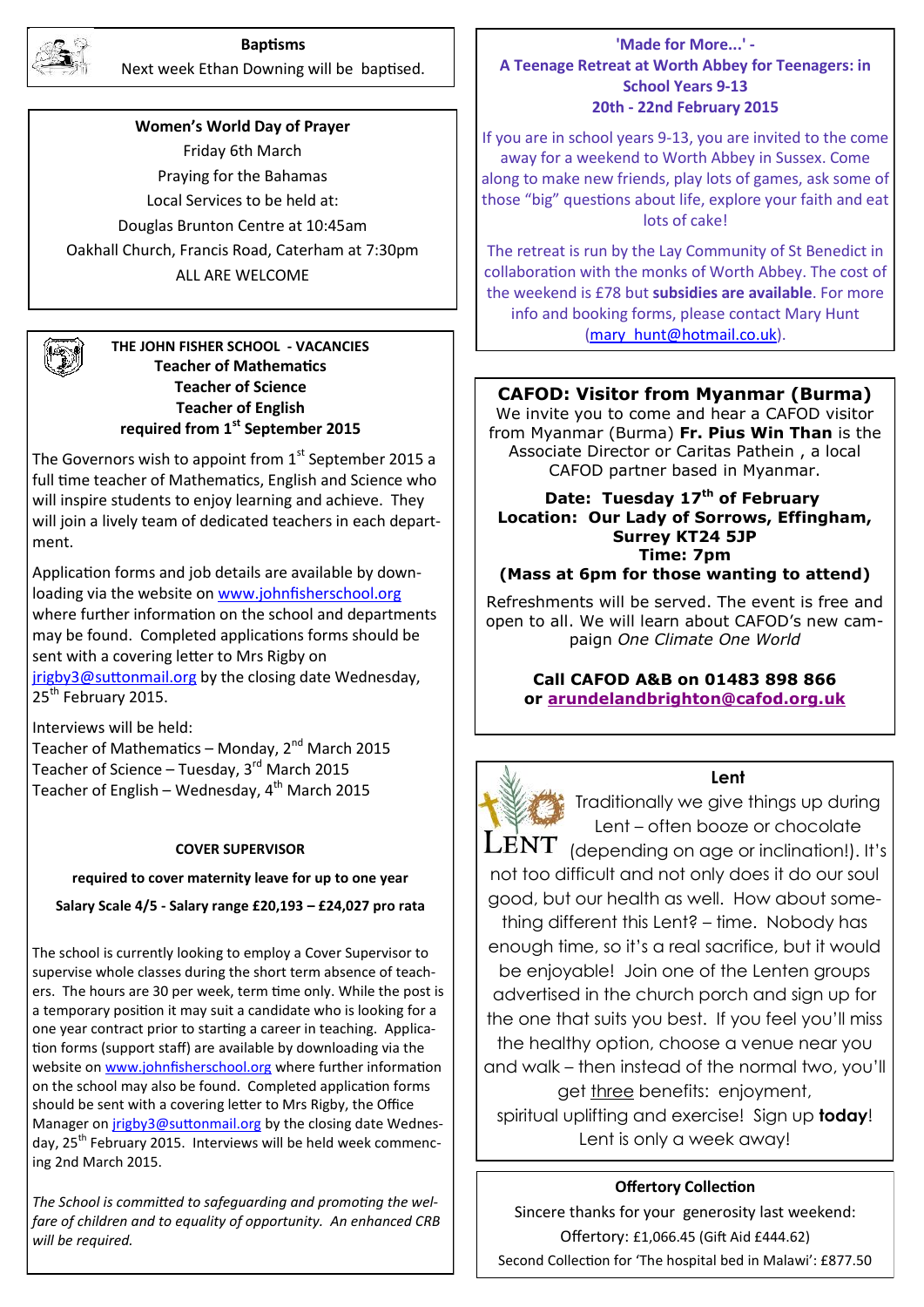# **WHAT'S ON IN THE PARISH THIS WEEK**

Sun 15th: NO CHILDREN'S liturgy Coffee after Mass Mon: After Mass Teas & Coffee (Old Hall) Sun 22nd: NO CHILDREN'S liturgy Coffee after Mass



# *Diocesan Festival 50 Volunteers Required*

The Diocese is looking for volunteers to help with Festival 50 in 2015. Volunteers are needed on the day and in the preparation of the Festival. Do you have any skills from Event Promotion to Music, from Face Painting to Flower Arranging that you would be happy to offer? Would you like to be a Welcomer and Host on the day? There are many jobs and all offers gratefully received. To offer email [festival50@dabnet.org](mailto:festival@dabnet.org?subject=Festival%20Volunteer) or write to Festival 50, DABCEC, 4 Southgate Drive, Crawley RH10 6RP. More information on the [Diocesan website](http://x4io.mjt.lu/link/x4io/vg9ksx0/12/ggdyWRm6fxsB3KNU2q0kEw/aHR0cDovL3d3dy5hYmRpb2Nlc2Uub3JnLnVrL2Zlc3RpdmFsNTA)

# **Catholic Directory**

The Catholic Directory has just launched a mobile version of the online Catholic Directory on www.CatholicDirectory.org. It means people can find the nearest Church or the nearest Mass at the click of a button.

# **Lent & Easter 2015**

The Liturgy Group have produced a lovely booklet for Lent & Easter this year. This booklet will help you keep track of all the services and celebrations over the Lent Easter Period. Please pick up your booklet which will be available from Wednesday at the back of Church.

# **FIRST HOLY COMMUNION**

# **Sacrament of Reconciliation – Sat 14/03/15**

Please take note of the following dates as the children prepare for the very special Sacrament of Reconciliation.



**Date CONS Time Place Details** 

**Sun 08/03/15 09.30 - 10.30am Centenary Hall Session 5 (chps 9 of book) Sat 14/03/15 11.30am Church Reconciliation Service**

If you have any questions regarding Reconciliation or First Holy Communion, please contact **Anne Marie Young** either via email on [fhc.sacredheart@gmail.com](mailto:fhc.sacredheart@gmail.com) or by mobile on **07949 938 984.**



**Your Prayers are requested for the following persons who are ill or housebound.** 

Pat Knight; Kathleen & John Saunders; Helen Keogh; Daisy Hill; Christopher Browne; Kit Monk; Krista Thompson; Jane Hill; Rosemary Whale; Pam Weaver; Jimmy & Bridie Mullen; Bernie Horrocks; Margaret Robertson; Heather Tordimah; Jenny Rower; Elizabeth Daley; Eileen Lattimore; Bryan Smith; Rose Knight; Oliver Farrell; Richard Richardson; Seeta Pillay; Christopher Miles; Pat McCoy; Olive Wood; John Dunlop, Elise O'Connor, Malcolm

Bowen, John Gilford, Chris Norman & Bridget Crook .

*We warmly invite you to the next Day of Prayer and Healing at St Augustine's Abbey, Sample Oak Lane, Chilworth, GU4 8QR, on Saturday 21st of February, from 10.20 a.m. to 4.20 p.m. David Matthews will be speaking on the text from Revelation, 'Then I saw a New Heaven and a New Earth'. The day will include Holy Mass, inspiring talks, Adoration of the Blessed Sacrament and and the Ministry of Healing. Please bring a packed lunch.*



The funeral of Mary Kennedy will be held on Thursday 19 February 2015 at 11 am, at All Saints Church, Oxted.



# **Second Collection**

Today we will have a second collection for the Lourdes Pilgrimage Fund. This is not eligible for Parish Gift Aid, please do not use your Parish envelopes